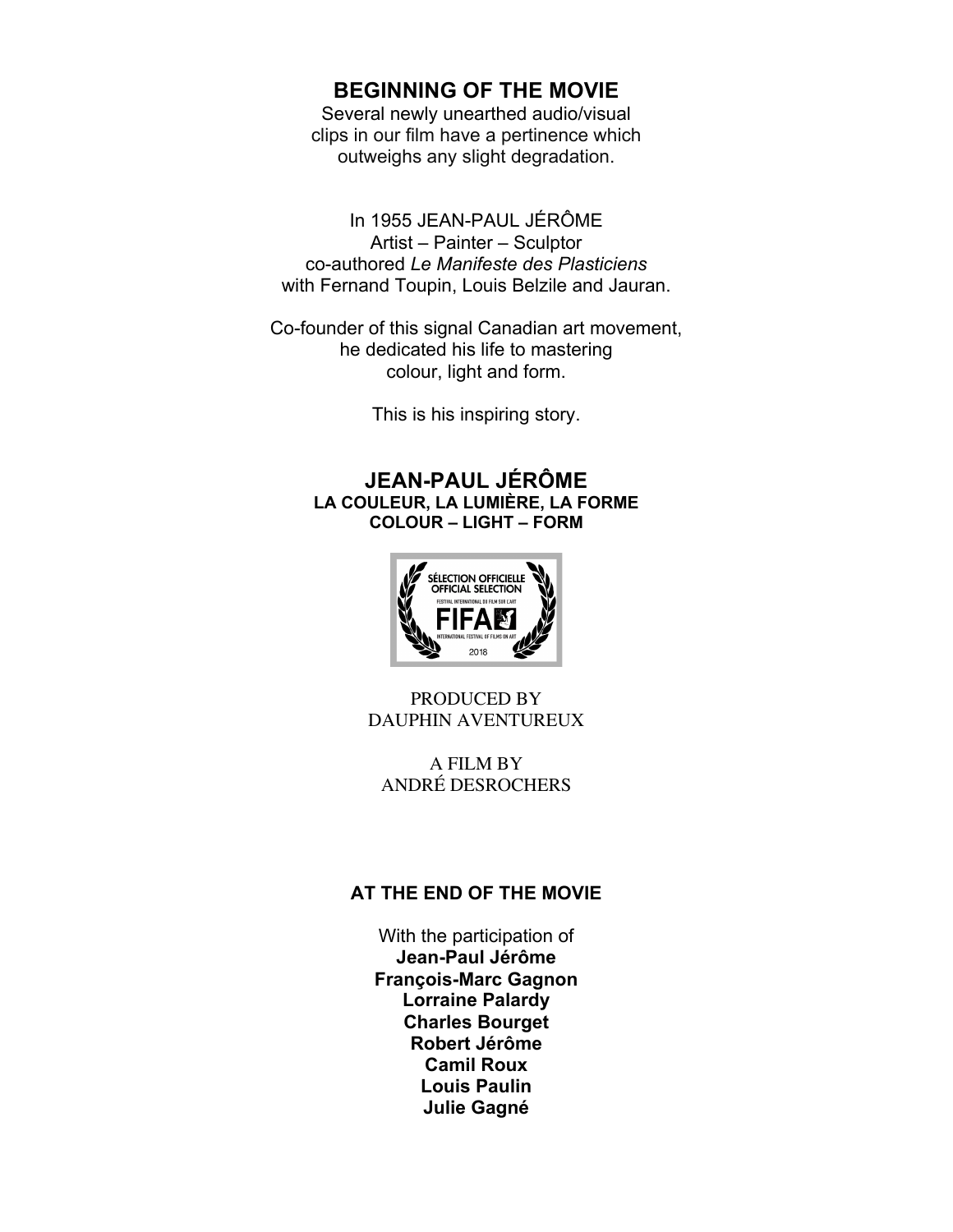Audio Interviews **Société Radio-Canada Julie Gagné**

Scenario **André Desrochers**

Associate Scenarist **Robert Jérôme**

#### D.O.P. **Claude Loyer André Desrochers**

Photo & Digital Assistance **Robert Jérôme Claude Loyer**

Production Assistants **Robert Balewicz Mathieu Jérôme Viviane Choquette Marleine Guimond Loïc Bédard-Beaulieu**

Soundmen **Claude Loyer André Desrochers Michel Cyr**

**Editing André Desrochers**

Original Music **Jérôme Langlois**

Soprano & Alto Soloist **Gabrielle Vézina (logo UDA)**

> Music Re-mixing **Bruno Lavoie**

On-line Editing & Colourization **DB Promédia (logo DB Promédia) Dominic Bouffard Éric Filiatreault**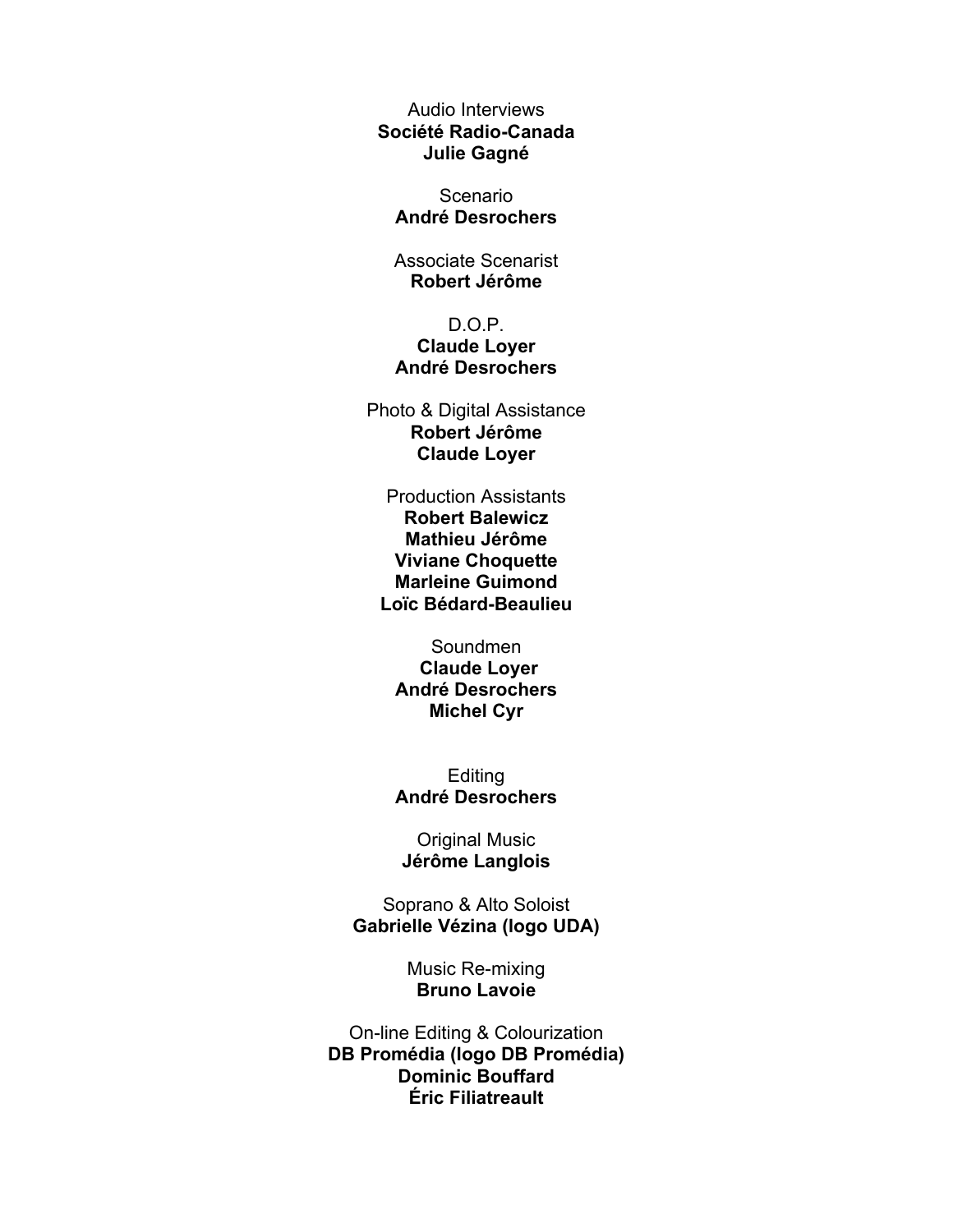Sound Re-recording **Studio Exsono Benoît Dame Jérémie Jones**

PRIM Team **(logo PRIM)** Post-production Co-ordinator **Amandine Brun**

Program and Communications Lead **Céline Girard**

Sound Re-recording Co-ordinator **Bruno Bélanger**

> Postproduction Assistant **Philippine de Sars**

> Archive Research & Administrative Assistance **Robert Jérôme Viviane Choquette Olivier Jérôme Claudia Rousseau Marcel Labelle**

Translation & English Subtitles **L'Équipe Aubert-Jones**

Special Assistance From **Galerie Simon Blais, Montréal, Canada Galerie Denise René, Paris, France The Estate of Jean-Paul Riopelle The Estate of Marcelle Ferron Musée des religions du monde, Nicolet, Canada Université du Québec à Montréal, Service des archives et de gestion des documents The proprietors of studios at Saint-Roch, Saint-Laurent-du-Fleuve, Saint-Ours** 

**and Varennes once occupied by Jean-Paul Jérôme** Photo Credits

**Pastels 1959-60-61 and Ink Drawings 1969-70 by Jean-Paul Jérôme Guy l'Heureux in cooperation with the Galerie Simon Blais, Montréal, Canada**

> *L'Aube Pastorale***, painting by Jean-Paul Jérôme, 1955 Photo: Richard-Max Tremblay**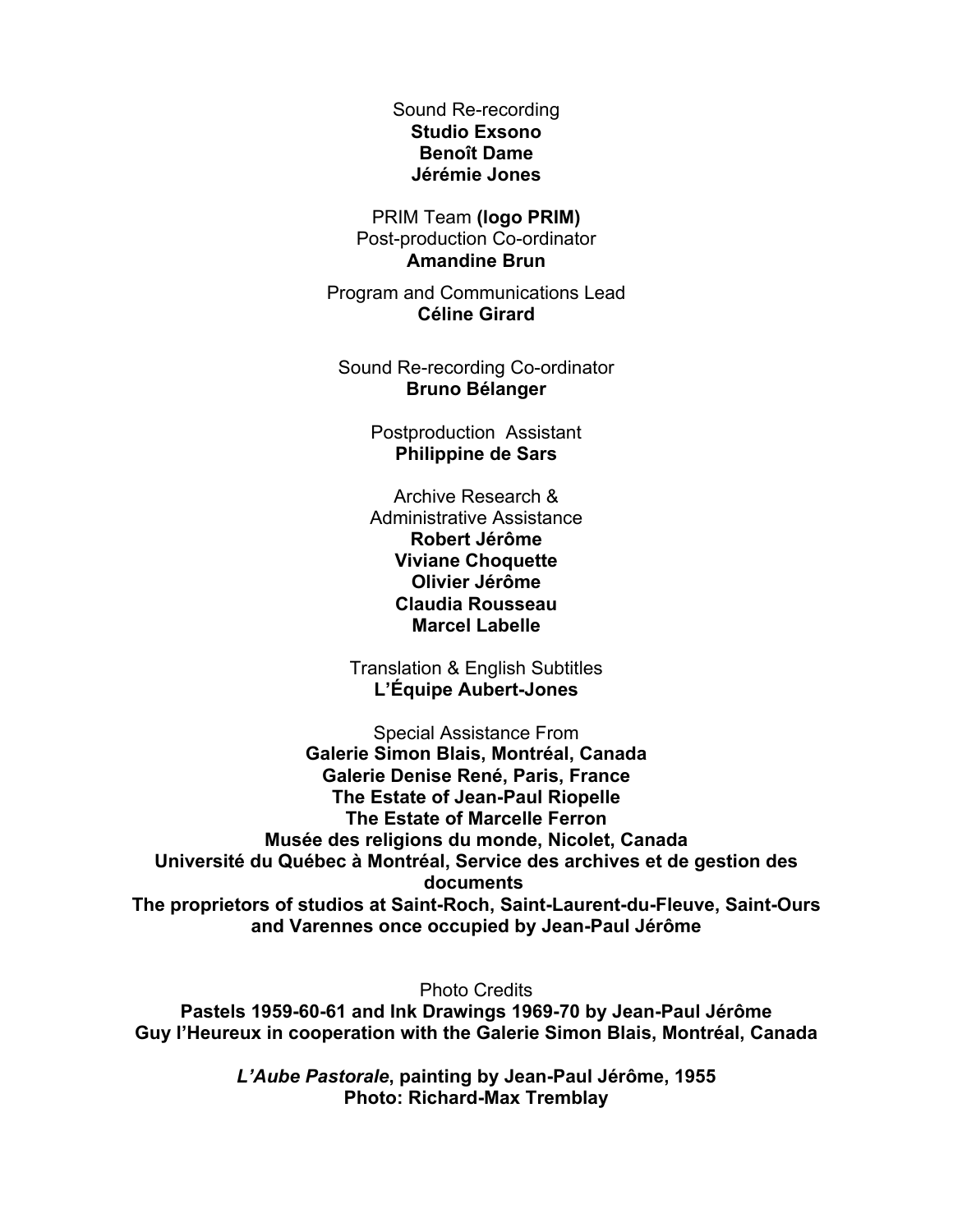### *Randonneur,* **painting by Jean-Paul Jérôme, 1973 Photo: MACM From the collection of the Musée d'art contemporain de Montréal, Canada**

**Painting by Jean-Paul Riopelle Guy l'Heureux in cooperation with the Galerie Simon Blais, Montréal, Canada**

> **Portrait photograph** *Jean-Paul Riopelle in his studio* **© Yousuf Karsh**

**Portrait photograph, circa 1950,** *Jean-Paul Riopelle***, © The Estate of Maurice Perron with the kind authorization of Line-Sylvie Perron** 

**Portrait photograph** *Marcelle Ferron in her studio* **© The Estate of Marcelle Ferron**

**Portrait photographs** *Paul-Émile Borduas* **and the Automatistes** *« Deuxième exposition des automatistes au salon des Gauvreau, 1947 »* **Musée national des beaux-arts du Québec, Québec, Canada © The Estate of Maurice Perron with the kind authorization of Line-Sylvie Perron**

**Portrait photographs** *Paul-Émile Borduas* **Musée des beaux-arts de Mont-Saint-Hilaire, Québec, Canada © The Estate of Maurice Perron with the kind authorization of Line-Sylvie Perron** 

**Exhibition of Dutch Paintings – Press Archives of 1942 The Montréal Museum of Fine Arts, Canada**

**Paintings by Mondrian, Matisse, Cézanne & Van Gogh Art Resource Inc. , New York, N.-Y., USA © The Estate of H. Matisse / SODRAC (2017)**

**Painting by Hans Hartung Kunstmuseum, Bâle, Suisse © The Estate of Hans Hartung / SODRAC (2017)**

**Painting by Richard Mortensen** *He loved him badly* **/ 1973-1976 Property of the Statens Museum for Kurst, Copenhague, Danemark © SMK Photo © The Estate of Richard Mortensen / SODRAC (2017)**

> **Painting by Auguste Herbin Berardo Museum, Lisbon, Portugal © The Estate of Auguste Herbin / SODRAC (2017)**

> > **Painting by Martin Barré**